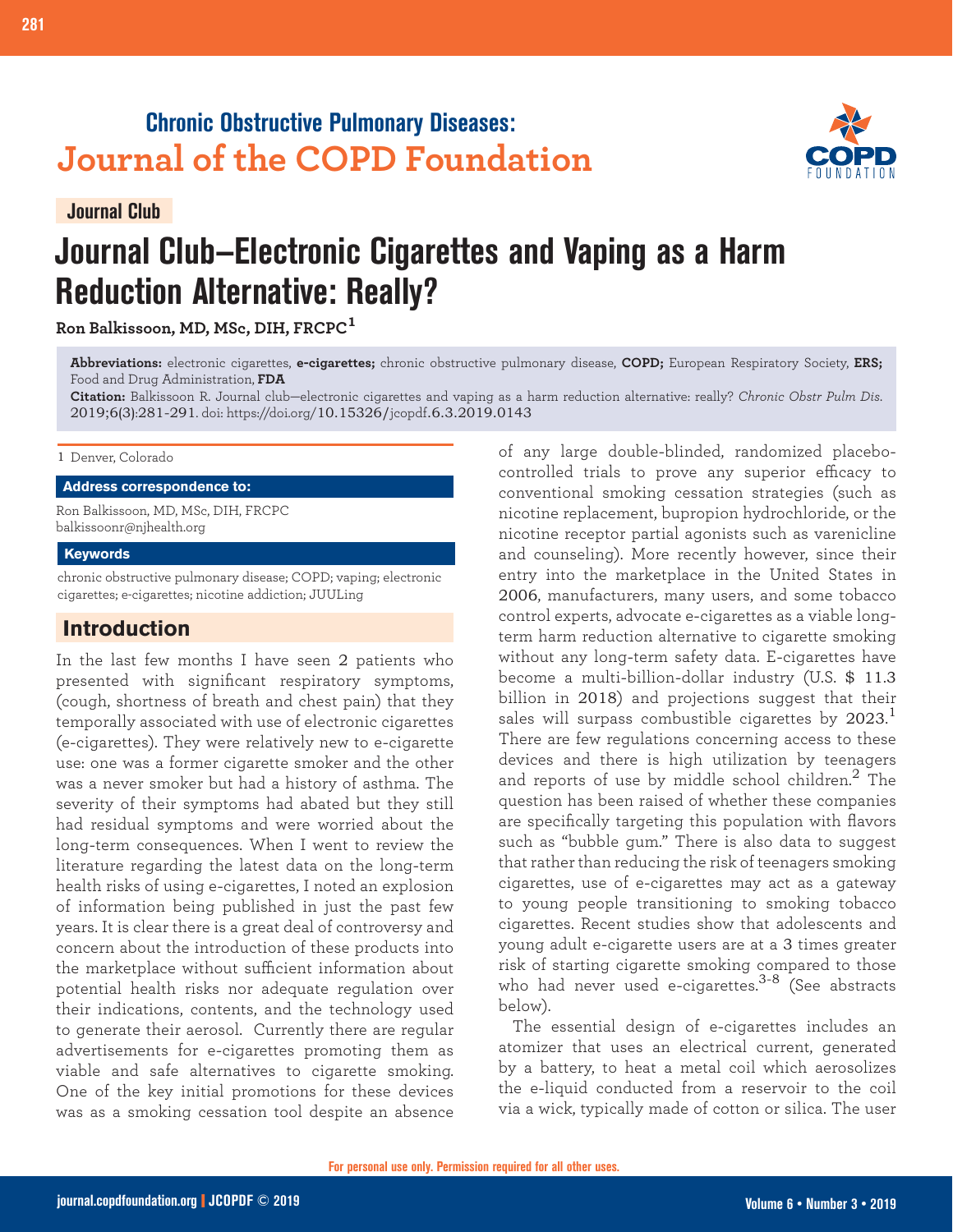presses a button on the device, inhales and a plume of droplets carry the aerosol to the oropharynx and respiratory tree. E-cigarettes have evolved from cigarette look-alikes to new industrial-looking devices that afford greater control with regard to the delivery, content and nature of aerosolization as well as heat of the e-liquid. The typical constituents in most e-liquids are vegetable glycerin, propylene glycol, nicotine, water, alcohol, flavoring agents and a variety of other substances. Some e-liquids actually do not have nicotine in them but still contain various flavoring agents. The assumption has been that the elimination of tobacco tar, smoke particulate and various chemical additives and their combustible by-products renders the e- cigarettes to be a safer alternative. While this may very well be true, it is important to appreciate that the various components of the e-cigarette are not benign and can potentially pose significant health risks and there is no regulation over the content and access to these devices.

Recent studies have outlined potential toxic effects from nicotine (see below) including increased airway hyper-reactivity, inflammation, reduction of host defenses and possible cardiovascular effects.<sup>9-14</sup> While nicotine is not considered a carcinogen, there are studies to suggest it may potentiate cancer.<sup>15,16</sup> There have also been recent studies suggesting that chronic obstructive pulmonary disease (COPD) patients may be more susceptible to potential harmful effects of e-cigarettes.<sup>17,18</sup> There are reports of fatalities in children as young as 5 in which the e-liquids were ingested.<sup>19</sup> The nicotine content of the e-liquid cartridges continues to be increased and there is 1 brand that offers a single e-liquid cartridge that contains the equivalent nicotine (47 mg) of 20 cigarettes (1 pack).<sup>20</sup> Nicotine is highly addictive and with the increased stimulation of the central nervous system there is evidence not only that use of these e-cigarettes leads to some never cigarette smokers transitioning to use of tobacco cigarettes (so called "gateway") $^{3,21,22}$  but also to the use of illicit drugs such as cannabinoids.<sup>14,23</sup> Furthermore, studies of quality control have shown that there are inconsistencies between actual nicotine concentrations and those indicated on labeling.1,12,20,24-28

There are reported to be over 8000 flavoring agents now used in e-cigarettes. Aromatic aldehyde compounds such as cinnamon flavor, (cinnamon aldehyde), almond flavor, (benzaldehyde), and

vanilla flavors (vanilla and ethyl vanilla), as well as formaldehyde, have potential toxic effects when inhaled.<sup>2,20,28-30</sup> There are reports that some of these flavoring agents have already been associated with bronchiolitis, alveolitis and acute lung injury.<sup>1,31-33</sup> Diacetyl flavoring has been reported as a cause for bronchiolitis in microwave popcorn manufacturing<br>workers.<sup>34,35</sup> Despite the knowledge of this Despite the knowledge of this association between diacetyl and lung injury, a recent study identified its presence in 110 out of 159 tested "sweet" e- liquids.36,37

The e-cigarette metal coils have been reported to contain variable amounts of chromium, manganese, nickel, lead, copper, silver, zinc, and tin and the wicks can be made of silica.38,39 There are concerns that the higher heat settings that some devices offer can lead to the evolution of nanoparticles of these various metals<sup>38</sup> (see article abstract below) and acrolein<sup>15</sup> (a known carcinogen) from the various additives in the e-liquids. There also have been several reports of these devices exploding and causing major injuries.<sup>40</sup>

Hence, while e-cigarettes may indeed help some individuals to transition from the use of tobacco smoking to nicotine vaping, there is growing evidence that the ingredients, including nicotine itself, may have significant adverse health consequences. Yet there is very little information about the consequences of long-term use of these devices and they remain largely unregulated in terms of content, labeling and access.

The first paper reviewed in this Journal Club is from the European Respiratory Society (ERS) Tobacco Control Committee Statement regarding e-cigarettes. The Taskforce cautions that tobacco harm reduction strategies that endorse the use of alternative nicotine delivery products for smoking cessation have not been proven to be as or more effective than traditional smoking cessation strategies and have been based upon incorrect assumptions and unfounded or undocumented claims.13 The ERS Statement emphasizes that there is lack of proof supporting claims that nicotine delivery devices such as e-cigarettes and "heated not burned" tobacco products (which eliminates combustible particulates and other components that evolve from the high heat of the actual burning of tobacco cigarettes) are efficacious in helping people to quit smoking permanently and in fact there is growing evidence that they are actually harmful to health. The Taskforce urges policymakers and public health bodies to reevaluate smoking cessation programs that involve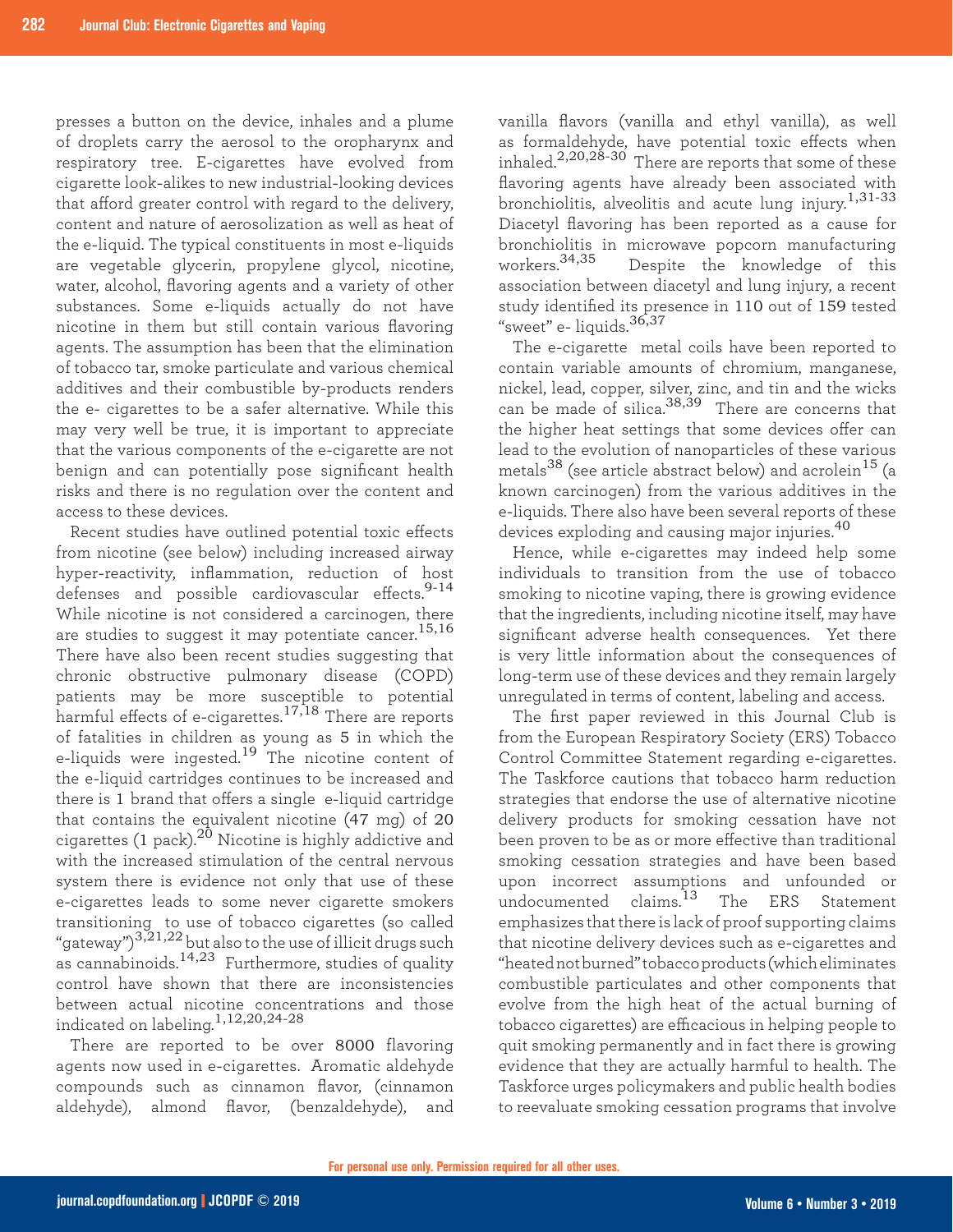the use of e-cigarettes and heated tobacco products and states that the Taskforce cannot recommend this approach as an effective population-based strategy.

At the most recent American Thoracic Society International Conference in Dallas, Texas in May of this year, there were numerous posters and lectures on e-cigarettes and a large scientific symposium entitled, "Addicting a New Generation: JUULing, Vaping, Heat Not Burn, Flavorings and the Evidence for Why We Should Be Very Concerned." Many of the topics outlined above were covered and the organizers emphasized the critical need for further research in several different areas.

In this Journal Club we review the ERS task force report and some of the most recent studies looking at e-cigarettes as a method of harm reduction in smoking cessation, the potential that these new devices may actually have significant health effects, the likelihood of e-cigarettes leading to never tobacco smokers becoming tobacco smokers and concerns regarding the urgent need for research studies that can lead to informed and appropriate subsequent policy and regulation of these products.

*Note: Abstracts are presented in their original, published format and have not been edited to match JCOPDF style.*

# **Abstract 1 Electronic Cigarettes: A Task Force Report from the European Respiratory Society**

Bals R, Boyd J, Esposito S, et al. *Eur Respir J*. 2019;53(2):1801151. doi: https://doi.org/10.1183/13993003.01151-2018

There is a marked increase in the development and use of electronic nicotine delivery systems or electronic cigarettes (ECIGs). This statement covers electronic cigarettes (ECIGs), defined as "electrical devices that generate an aerosol from a liquid" and thus excludes devices that contain tobacco. Database searches identified published articles that were used to summarize the current knowledge on the epidemiology of ECIG use; their ingredients and accompanied health effects; second-hand exposure; use of ECIGs for smoking cessation; behavioral aspects of ECIGs and social impact; in vitro and animal studies; and user perspectives. ECIG aerosol contains potentially toxic chemicals. As compared to conventional cigarettes, these are fewer and generally in lower concentrations. Second-hand exposures to ECIG chemicals may represent a potential risk, especially to vulnerable populations. There is not enough scientific evidence to support ECIGs as an aid to smoking cessation due to a lack of controlled trials, including those that compare ECIGs with licenced stop-smoking treatments. So far, there are conflicting data that use of ECIGs results in a renormalisation of smoking behaviour or for the gateway hypothesis. Experiments in cell cultures and animal studies show that ECIGs can have multiple negative effects. The long-term effects of ECIG use are unknown, and there is therefore no evidence that ECIGs are safer than tobacco in the long term. Based on current knowledge, negative health effects cannot be ruled out.

# **Comments**

The ERS Task Force report published in January of 2019 is an excellent distillation of the best and most relevant studies published up to 2016. Members of the Task Force were from Europe and the United States and they reviewed 2271 papers. There are over 290 references in the publication. While it is not a systematic literature review per se, the information is organized into several themes including epidemiology, design and operation of the devices, animal and human studies on health effects and toxicity of the various and variable constituents of e-cigarettes as well as the potential concerns about secondhand exposure. It also reviews the literature regarding e-cigarettes as a tool for smoking cessation and the behavioral and social impacts of e-cigarettes such as serving as a gateway for people to become tobacco smokers and the renormalization of smoking in public. It is an excellent introduction to the field with excellent critique of the quality of studies and the key research questions that need to be addressed for each area. It provides an excellent framework of how to evaluate e-cigarettes going forward and most importantly presents a cogent argument for the need for further research to inform the proper utilization and regulation of e-cigarettes.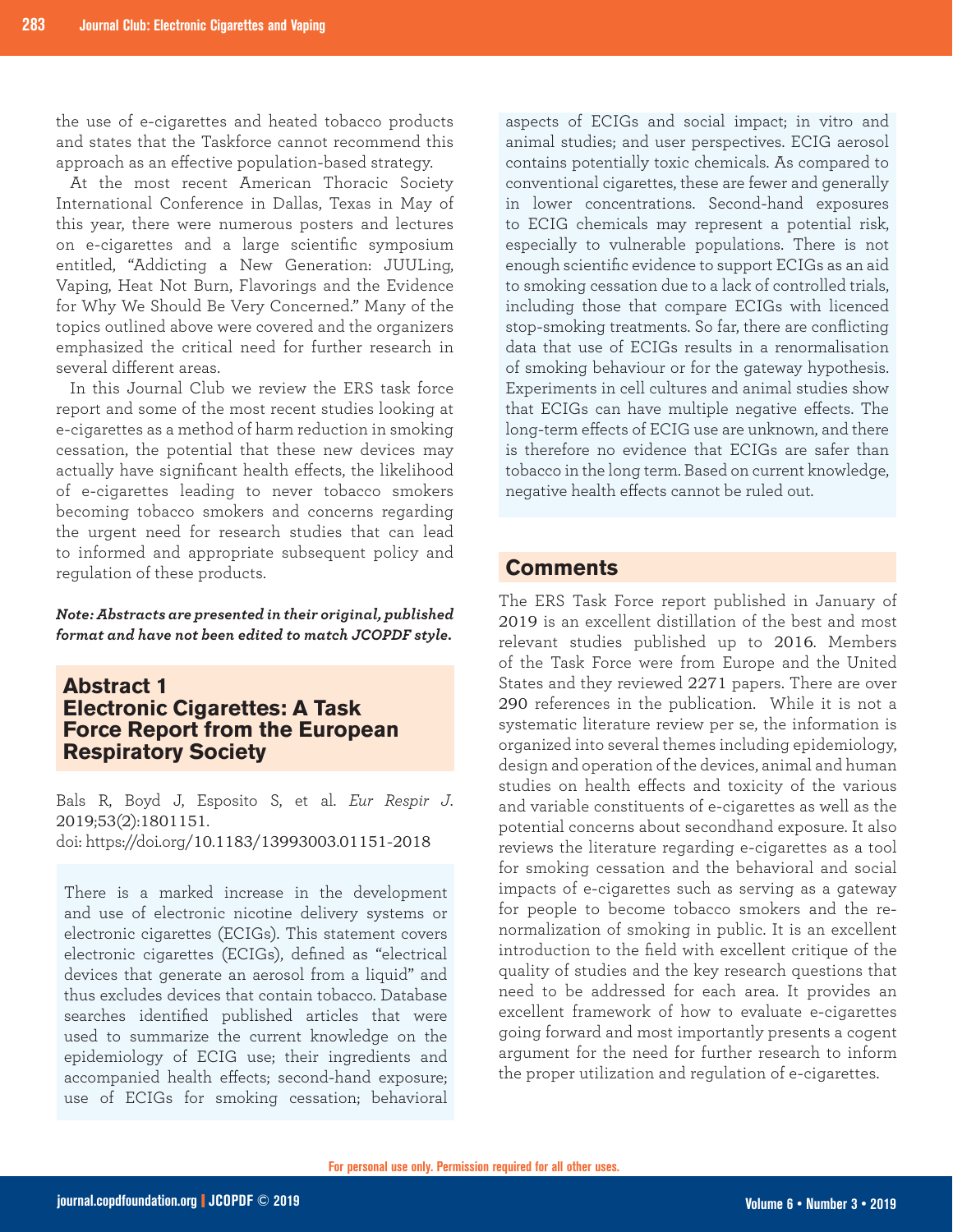# **Abstract 2 A Randomized Trial of E-Cigarettes Versus Nicotine-Replacement Therapy**

Hajek P, Phillips-Waller A, Przulj D, et al. *N Engl J Med*. 2019;380(7):629-637. doi: https://doi.org/10.1056/NEJMoa1808779

#### **BACKGROUND:**

E-cigarettes are commonly used in attempts to stop smoking, but evidence is limited regarding their effectiveness as compared with that of nicotine products approved as smoking-cessation treatments.

#### **METHODS:**

We randomly assigned adults attending U.K. National Health Service stop-smoking services to either nicotine-replacement products of their choice, including product combinations, provided for up to 3 months, or an e-cigarette starter pack (a secondgeneration refillable e-cigarette with one bottle of nicotine e-liquid [18 mg per milliliter]), with a recommendation to purchase further e-liquids of the flavor and strength of their choice. Treatment included weekly behavioral support for at least 4 weeks. The primary outcome was sustained abstinence for 1 year, which was validated biochemically at the final visit. Participants who were lost to follow-up or did not provide biochemical validation were considered to not be abstinent. Secondary outcomes included participant-reported treatment usage and respiratory symptoms.

#### **RESULTS:**

A total of 886 participants underwent randomization. The 1-year abstinence rate was 18.0% in the e-cigarette group, as compared with 9.9% in the nicotine-replacement group (relative risk, 1.83; 95% confidence interval [CI], 1.30 to 2.58; P<0.001). Among participants with 1-year abstinence, those in the e-cigarette group were more likely than those in the nicotine-replacement group to use their assigned product at 52 weeks (80% [63 of 79 participants] vs. 9% [4 of 44 participants]). Overall, throat or mouth irritation was reported more frequently in the e-cigarette group (65.3%, vs. 51.2% in the nicotinereplacement group) and nausea more frequently in the nicotine-replacement group (37.9%, vs. 31.3% in the e-cigarette group). The e-cigarette group reported greater declines in the incidence of cough and phlegm production from baseline to 52 weeks than did the nicotine-replacement group (relative risk for cough, 0.8; 95% CI, 0.6 to 0.9; relative risk for phlegm, 0.7; 95% CI, 0.6 to 0.9). There were no significant between-group differences in the incidence of wheezing or shortness of breath.

#### **CONCLUSIONS:**

E-cigarettes were more effective for smoking cessation than nicotine-replacement therapy, when both products were accompanied by behavioral support. (Funded by the National Institute for Health Research and Cancer Research UK; Current Controlled Trials number, ISRCTN60477608

# **Comments**

This is one of the most rigorous studies to demonstrate the potential benefit of e-cigarettes as a smoking cessation tool. Overall the abstinence results are fairly low for both the e-cigarette and nicotine replacement therapy groups, but it is almost twice as high for the e-cigarette group. It is worth noting that participants were not blinded in the study, but they had to claim no preference of one type of treatment over the other in order to enter the trial. Nonetheless, up to 75% of the participants had previously tried and failed to quit using nicotine replacement therapy in the past. This may select a group that is less responsive or has greater side effects and lower expectations from standard smoking cessation strategies and hence may not try to stay in trial. The nicotine replacement group did not have the option to use bupropion which has been shown to be more effective than nicotine replacement therapy alone especially for those with a history of depression.41-43 There is a study planned that will be a double-blind double dummy trial comparing e-cigarettes versus varenicline; the protocol has been recently published.<sup>44</sup> It is also worth noting that most of the e-cigarette group participants were responsible for buying further refills after the initial starter pack. They could pick different devices and different flavors and different strengths of e-liquids after they used up the starter kit. The provided devices were also only second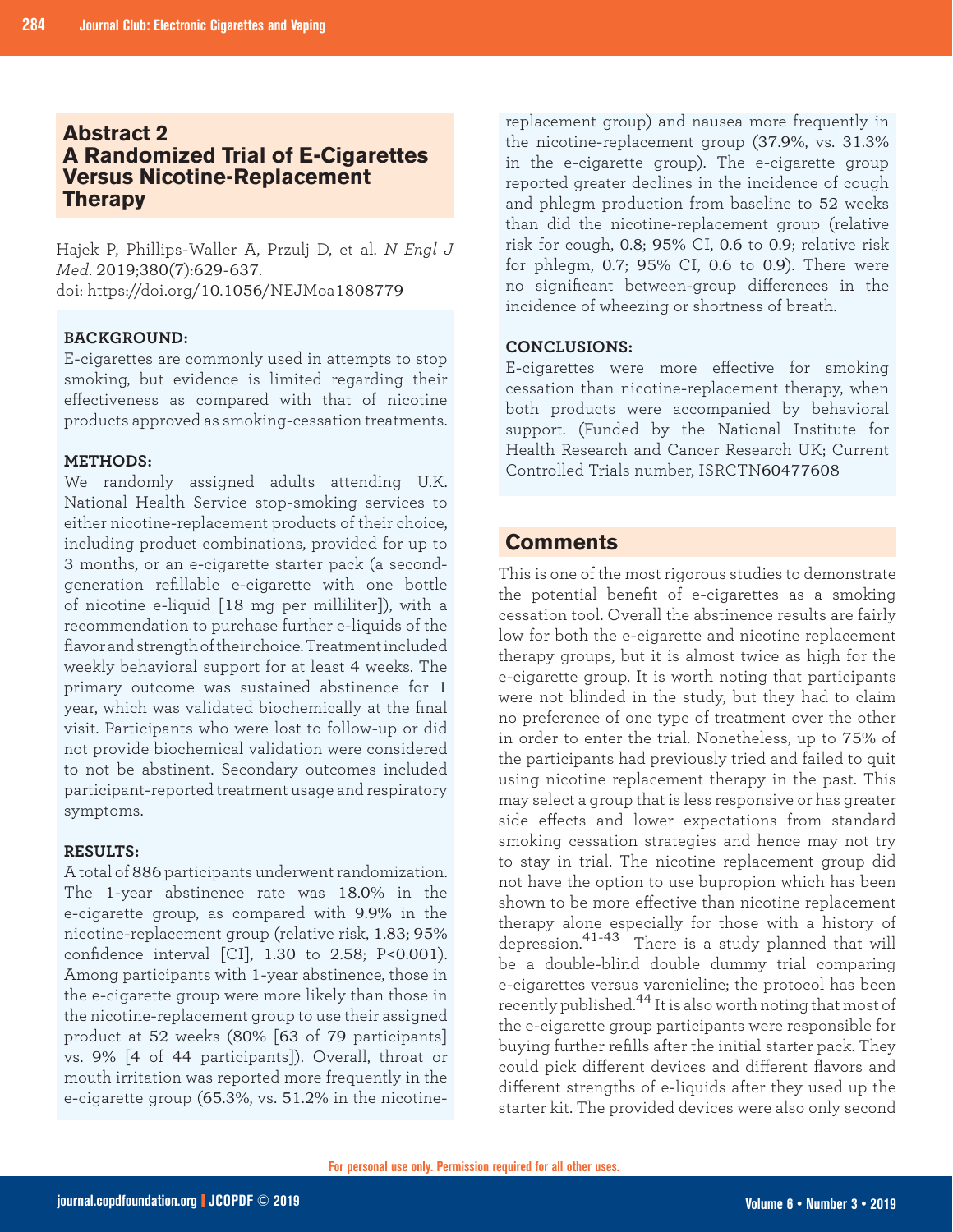generation and lacked the variable controls of some 3rd and 4th generation devices. The newer devices are able to produce higher exposures to nicotine and other components and consequently potential side effects, (see Lechasseur et al abstract below).<sup>38</sup> Interestingly, more of the e-cigarette group reported serious respiratory adverse events but the e-cigarette group did have a lower respiratory infection rate. As the authors point out, while this study has relevance for the group of current nicotine dependent individuals who may be looking at using e-cigarettes to quit smoking, it is not likely generalizable to the population of smokers who are less dependent or those who try e-cigarettes for reasons besides smoking cessation. Further, it remains to be seen how generalizable the findings are considering that it was conducted within the United Kingdom National Health Stop Smoking Service setting and variable in terms of participants likely to utilize the service and the overall nature of the levels of support in the program.

# **Abstract 3 Nicotine Matters in Predicting Subsequent Smoking After E-Cigarette Experimentation: A Longitudinal Study Among Finnish Adolescents**

Kinnunen JM, Ollila H, Minkkinen J, Lindfors PL, Timberlake DS, Rimpelä AH. *Drug Alcohol Depend*. 2019;201:182-187.

doi: https://doi.org/10.1016/j.drugalcdep.2019.04.019

#### **BACKGROUND:**

Several studies indicate an association between e-cigarette use and subsequent smoking among youth. However, most previous studies lack measures of the nicotine content of e-liquid and have not usually measured regular smoking.

#### **METHODS:**

We tested the association between e-cigarette use, with and without nicotine, and subsequent daily use of conventional cigarettes and nicotine e-cigarettes among study population of 3474 students. A survey was conducted in lower secondary schools of the Helsinki metropolitan area, Finland, with 15 - 16-year-olds in 2014 (baseline) and in upper secondary schools in

2016 when the cohort was 17 - 18-year-olds (followup). Firth logistic regression and generalized linear mixed models (GLMM) were used.

#### **RESULTS:**

Of students, 25% had experimented with nicotine e-cigarettes at baseline and 40% at follow-up. Among baseline never-smokers, experimentation with or use of nicotine e-cigarettes predicted the uptake of daily smoking at follow-up (AOR 2.92; 95% CI 1.09-7.85), but baseline experimentation with nonnicotine e-cigarettes did not when compared with the non-e-cigarette experimenters. Nicotine e-cigarette experimentation at baseline predicted daily nicotine e-cigarette use at follow-up (AOR 2.96; 95% CI 1.22- 7.22). Non-nicotine e-cigarette experimentation at baseline did not predict statistically significantly daily nicotine e-cigarette use at follow-up (AOR 3.13; 95% CI 0.98-10.02). The small number of cases may have diminished the statistical significance.

#### **CONCLUSIONS:**

The findings suggest that experimentation with nicotine e-cigarettes serves as a gateway to subsequent use of conventional cigarettes as well as nicotine e-cigarettes. Our results support the actions to limit youths' access to e-cigarettes in order to prevent nicotine addiction.

### **Comments**

This is one of the largest cohorts that have been followed longitudinally and addresses a very important question. The Hajek et al study discussed above demonstrates that even if we accept the possibility that use of e-cigarettes for smoking cessation may have some slight advantages over conventional smoking cessation interventions, there is a much bigger concern about promoting the use of these devices long term as they may become a gateway for nicotine naïve adolescents to become long-term users of these devices or move on to smoke conventional cigarettes and beyond.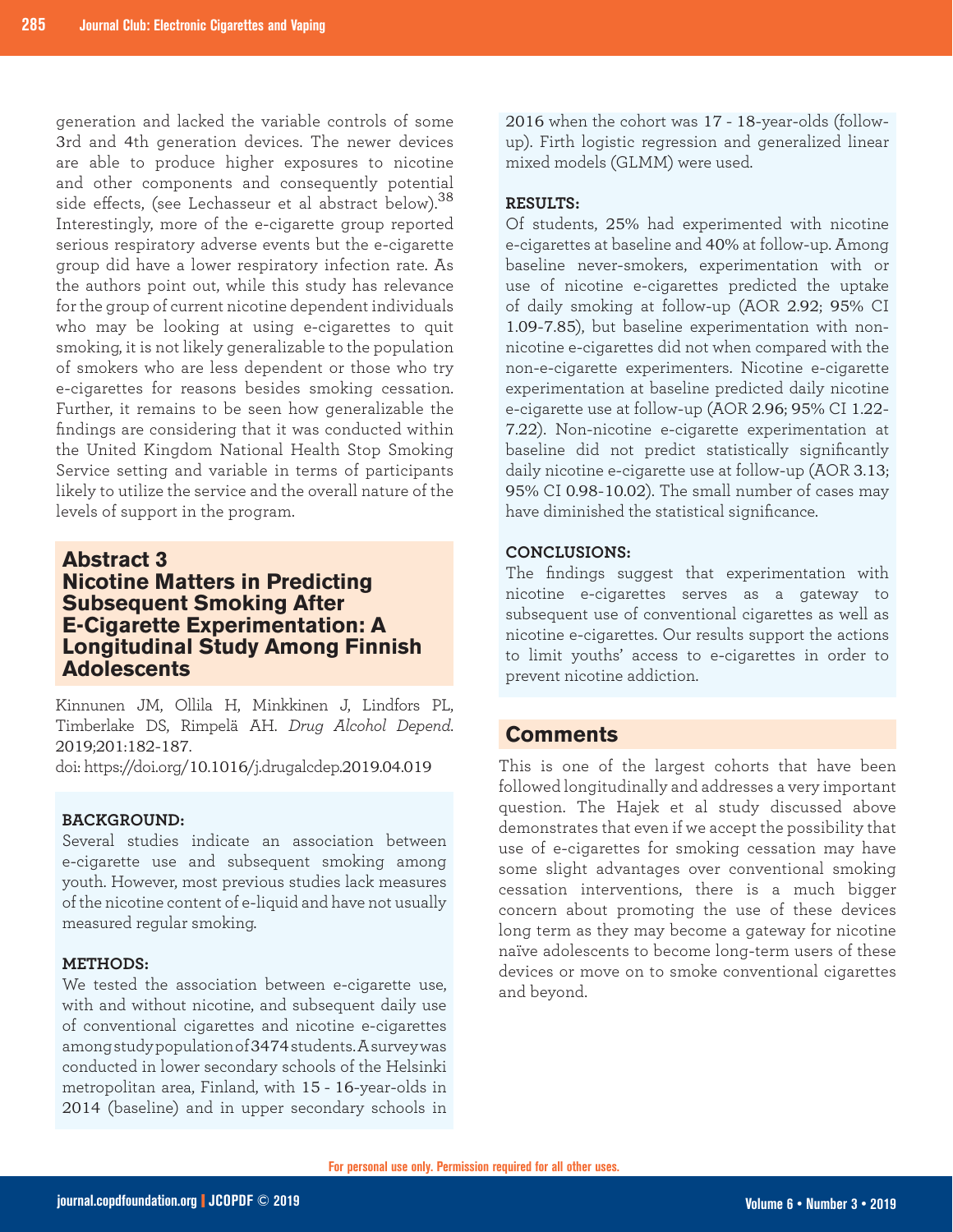#### **Abstract 4**

# **E-Cigarette Use Causes a Unique Innate Immune Response in the Lung, Involving Increased Neutrophilic Activation and Altered Mucin Secretion**

Reidel B, Radicioni G, Clapp PW, et al. *Am J Respir Crit Care Med*. 2018;197(4):492-501. doi: https://doi.org/10.1164/rccm.201708-1590OC

#### **RATIONALE:**

E-cigarettes have become increasingly popular and little is known about their potential adverse health effects.

#### **OBJECTIVES:**

To determine the effects of e-cigarette use on the airways.

#### **METHODS:**

Induced sputum samples from cigarette smokers, e-cigarette users, and nonsmokers were analyzed by quantitative proteomics, and the total and individual concentrations of mucins MUC5AC and MUC5B were determined by light scattering/refractometry and labeled mass spectrometry, respectively. Neutrophil extracellular trap (NET) formation rates were also determined for the same groups.

#### **MEASUREMENTS AND MAIN RESULTS:**

E-cigarette users exhibited significant increases in aldehyde-detoxification and oxidative stressrelated proteins associated with cigarette smoke compared with nonsmokers. The levels of innate defense proteins associated with chronic obstructive pulmonary disease, such as elastase and matrix metalloproteinase-9, were significantly elevated in e-cigarette users as well. E-cigarette users' sputum also uniquely exhibited significant increases in neutrophil granulocyte-related and NET-related proteins, such as myeloperoxidase, azurocidin, and protein-arginine deiminase 4, despite no significant elevation in neutrophil cell counts. Peripheral neutrophils from e-cigarette users showed increased susceptibility to phorbol 12-myristate 13-acetate-inducosis. Finally, a compositional change in the gel-forming building blocks of airway mucus (i.e., an elevated concentration

of mucin MUC5AC) was observed in both cigarette smokers and e-cigarette users.

#### **CONCLUSIONS:**

Together, our results indicate that e-cigarette use alters the profile of innate defense proteins in airway secretions, inducing similar and unique changes relative to cigarette smoking. These data challenge the concept that e-cigarettes are a healthier alternative to cigarettes.

#### **KEYWORDS:**

NET; e-cigarette; lung; mucin; neutrophil

# **Comments**

The findings from this study and others have raised serious concerns about the possible long- term health effects of e-cigarette use as a substitute for cigarette smoking rather than as a short- term alternative/ bridge for smoking cessation. This is particularly important when considering already compromised individuals such as COPD patients and COPD/asthma overlap patients.45 It reinforces the need for further longitudinal studies and the prudence of regulating these devices and e-liquids.

# **Abstract 5**

# **Variations in Coil Temperature/ Power and E-Liquid Constituents Change Size and Lung Deposition of Particles Emitted by an Electronic Cigarette**

Lechasseur A, Altmejd S, Turgeon N, et al. *Physiol Rep.* 2019;7(10):e14093. doi: https://doi.org/10.14814/phy2.14093

Electronic cigarette uses propylene glycol and glycerol to deliver nicotine and flavors to the lungs. Given the hundreds of different brands, the thousands of flavors available and the variations in nicotine concentrations, it is likely that electronic cigarette settings and e-liquid composition affect the size distribution of particles emitted and ultimately pulmonary deposition. We used the inExpose e-cigarette extension to study two separate modes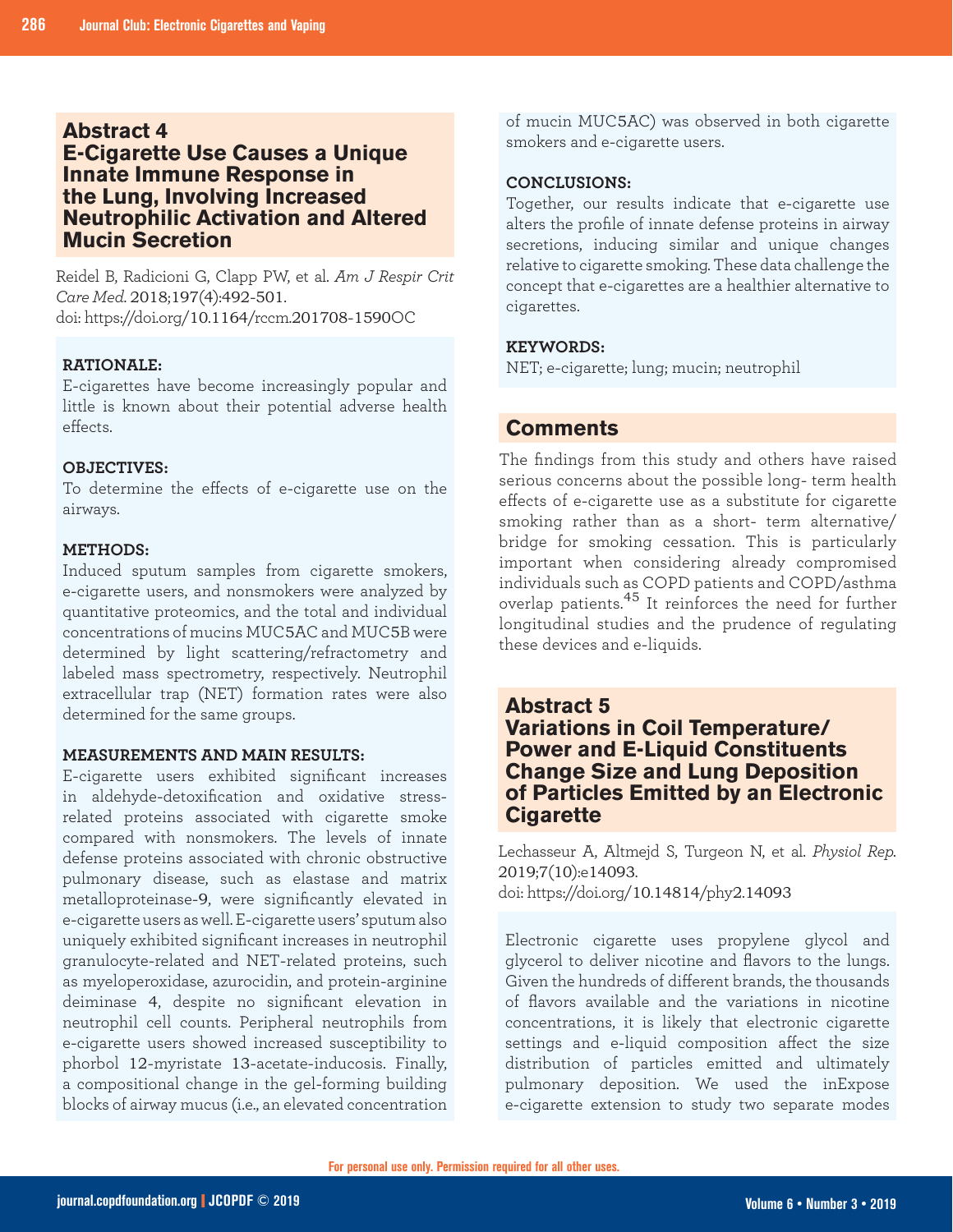of operation of electronic cigarettes, namely powercontrolled and the temperature-controlled. We also assessed several e-liquids based on propylene glycol and glycerol concentrations, nicotine content, and selected monomolecular flavoring agents (menthol, vanillin, and maltol). Particle size distribution was measured using a Condensation Particle Counter and a Scanning Mobility Particle Sizer spectrometer. Lung deposition was predicted using the International Commission on Radiological Protection model. For all resistance coils, increase in power delivery generated larger particles while maintaining a higher coil temperature generated smaller particles. Increase in glycerol concentration led to the generation of larger particles. With regard to flavors, we showed that despite minor effect of menthol and maltol, vanillin dramatically increased particle size. Presence of nicotine also increased particle size. Finally, particles emitted by the electronic cigarette were predicted to mainly deposit in the alveoli and conditions generating larger particle sizes led to a reduction in predicted lung deposition. This study shows that coil temperature, propylene glycol and glycerol concentrations, presence of nicotine, and flavors affect the size of particles emitted by an electronic cigarette, directly affecting predicted lung deposition of these particles.

©2019 The Authors. Physiological Reports published by Wiley Periodicals, Inc. on behalf of The Physiological Society and the American Physiological Society.

#### **KEYWORDS:**

Electronic cigarette; e-liquid; lung distribution; nicotine; particle size; vaping

# **Comments**

As discussed in the review of the Hajek paper, the newer generation devices that afford greater ability for the user to modulate the aerosol generated can result in highly variable content and nature of the aerosol that is generated leading to differences in the deposition and possibly the health consequences.

# **Abstract 6**

**The Rise of E-Cigarettes, Pod Mod Devices, and JUUL Among Youth: Factors Influencing Use, Health Implications, and Downstream Effects** 

Fadus MC, Smith TT Squeglia LM. *Drug Alcohol Depend*. 2019;201:85-93.

doi: https://doi.org/10.1016/j.drugalcdep.2019.04.011

#### **BACKGROUND:**

Electronic cigarettes (e-cigarettes) were first introduced in the U.S. market in 2006, with the more recent evolution of "pod-mod" e-cigarettes such as JUUL introduced in 2015. Although marketed as a smoking cessation tool, e-cigarettes are rarely used for this purpose in youth. This review aims to synthesize the literature regarding e-cigarette use among youth, and provides a resource for clinicians, educators, and families that helps answer commonly asked questions about e-cigarettes.

#### **METHODS:**

PubMed, Scopus, and PsycINFO search was performed using search terms "Electronic Nicotine Delivery Systems," "e cigarettes," "e-cigarettes," "electronic cigarettes," "vaping," "JUUL," "e-cigs," and "vape pens." Search results were filtered to only include those related to adolescents and young adults.

#### **RESULTS:**

E-cigarette use among youth is common, with rates of use increasing from 1.5% in 2011 to 20.8% in 2018. Pod mod devices such as JUUL have gained favor among youth for their sleek design, userfriendly function, desirable flavors, and ability to be used discreetly in places where smoking is forbidden. Adolescents are often uninformed about the constituents of e-cigarettes, and little is known about the long-term effects of e-cigarettes. Studies have suggested a "gateway" effect for combustible cigarettes and cannabis use.

#### **CONCLUSIONS:**

E-cigarette use is becoming increasingly common among youth, leading to a myriad of questions and concerns from providers, educators, and family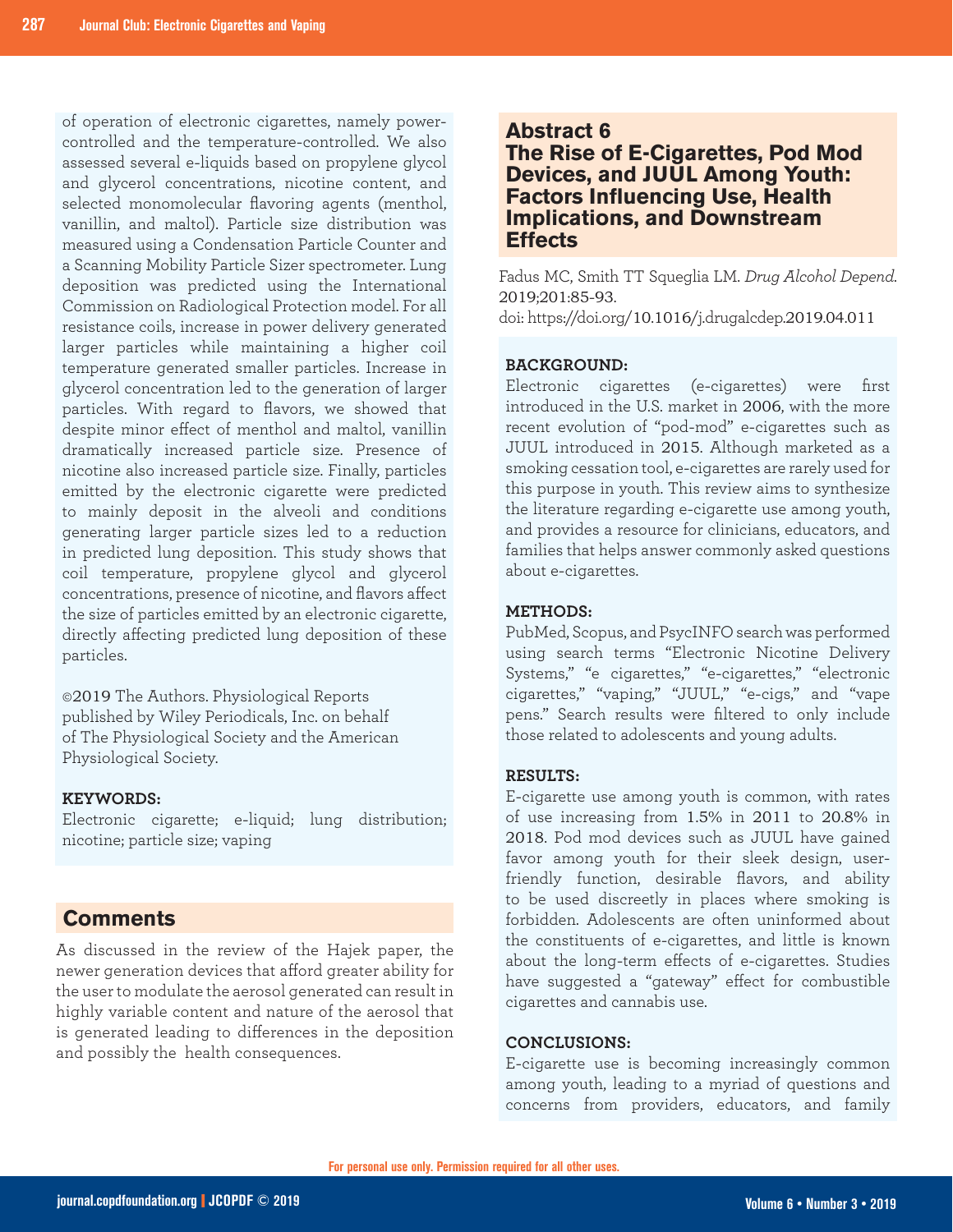members. More research is needed to determine the ultimate public health impact of e-cigarette use. The authors provide a summary table of frequently asked questions in order to help clarify these common concerns.

# **Comments**

JUUL has been the leading retailer of e-cigarette products in the United States and has developed the POD system of sleekly designed e-cigarettes that look like USB devices. In early July of this year, San Francisco, home of JUUL's headquarters, imposed a city-wide ban on the sale of all vaping/ecigarette products until they undergo Food and Drug Administration (FDA) reviews. Unfortunately, at the current time, the FDA has stated that e-cigarette companies have until 2022 before they will have to apply for regulatory approval. This currently is being challenged in court. It is worth noting that the JUUL website now restricts sales to those 21 years and above and potential buyers must agree to an age verification step (photo ID), and upload a photo that is analyzed using face recognition ID. They also state they have a "youth prevention effort" in place. In their statement they claim that they don't want anyone who doesn't smoke or already use nicotine to use JUUL products. The sentence, "we certainly don't want youth using the product" is in this statement. They have also removed certain fruit flavors from retail distribution. This plan was initiated in November 2018.

# **Abstract 7 High-Nicotine Electronic Cigarette Products: Toxicity of JUUL Fluids and Aerosols Correlates Strongly with Nicotine and Some Flavor Chemical Concentrations**

Omaiye EE, McWhirter KJ, Luo W, Pankow JF, Talbot P. *Chem Res Toxicol*. 2019;32(6):1058-1069. doi: https://doi.org/10.1021/acs.chemrestox.8b00381

Whereas JUUL electronic cigarettes (ECs) have captured the majority of the EC market, with a large fraction of their sales going to adolescents, little is known about their cytotoxicity and potential effects on health. The purpose of this study was to determine flavor chemical and nicotine concentrations in the eight currently marketed prefilled JUUL EC cartridges ("pods") and to evaluate the cytotoxicity of the different variants (e.g., "Cool Mint" and "Crème Brulee") using in vitro assays. Nicotine and flavor chemicals were analyzed using gas chromatographymass spectrometry in pod fluid before and after vaping and in the corresponding aerosols. 59 flavor chemicals were identified in JUUL pod fluids, and 3 were >1 mg/mL. Duplicate pods were similar in flavor chemical composition and concentration. Nicotine concentrations (average 60.9 mg/mL) were significantly higher than those of any EC products we have previously analyzed. The transfer efficiency of individual flavor chemicals that were >1 mg/mL and nicotine from the pod fluid into aerosols was generally 35-80%. All pod fluids were cytotoxic at a 1:10 dilution (10%) in the MTT and neutral red uptake assays when tested with BEAS-2B lung epithelial cells. Most aerosols were cytotoxic in these assays at concentrations between 0.2 and 1.8%. The cytotoxicity of collected aerosol materials was highly correlated with nicotine and ethyl maltol concentrations and moderately to weakly correlated with total flavor chemical concentration and menthol concentration. Our study demonstrates that (1) some JUUL flavor pods have sufficiently high concentrations of flavor chemicals that may make them attractive to youth and (2) the concentrations of nicotine and some flavor chemicals (e.g., ethyl maltol) are high enough to be cytotoxic in acute in vitro assays, emphasizing the need to determine if JUUL products will lead to adverse health effects with chronic use

# **Comments**

This study highlights that the high levels of nicotine and flavoring agents that are being used in these devices may attract primarily young users and be highly addicting. They now sell a POD/cartridge that has a 59 mg/ml concentration that is purported to have the nicotine equivalent of 1 pack of cigarettes.<sup>46</sup> Each JUUL pod or cartridge contains 0.7 ml of liquid with about 45 mg of nicotine (or 50 mg nicotine salt) for a concentration of 59 mg/ml of liquid. This is supposed to provide up to the equivalent of 200 puffs. JUUL was the first producer to incorporate the use of nicotine salts and benzoic acid which increases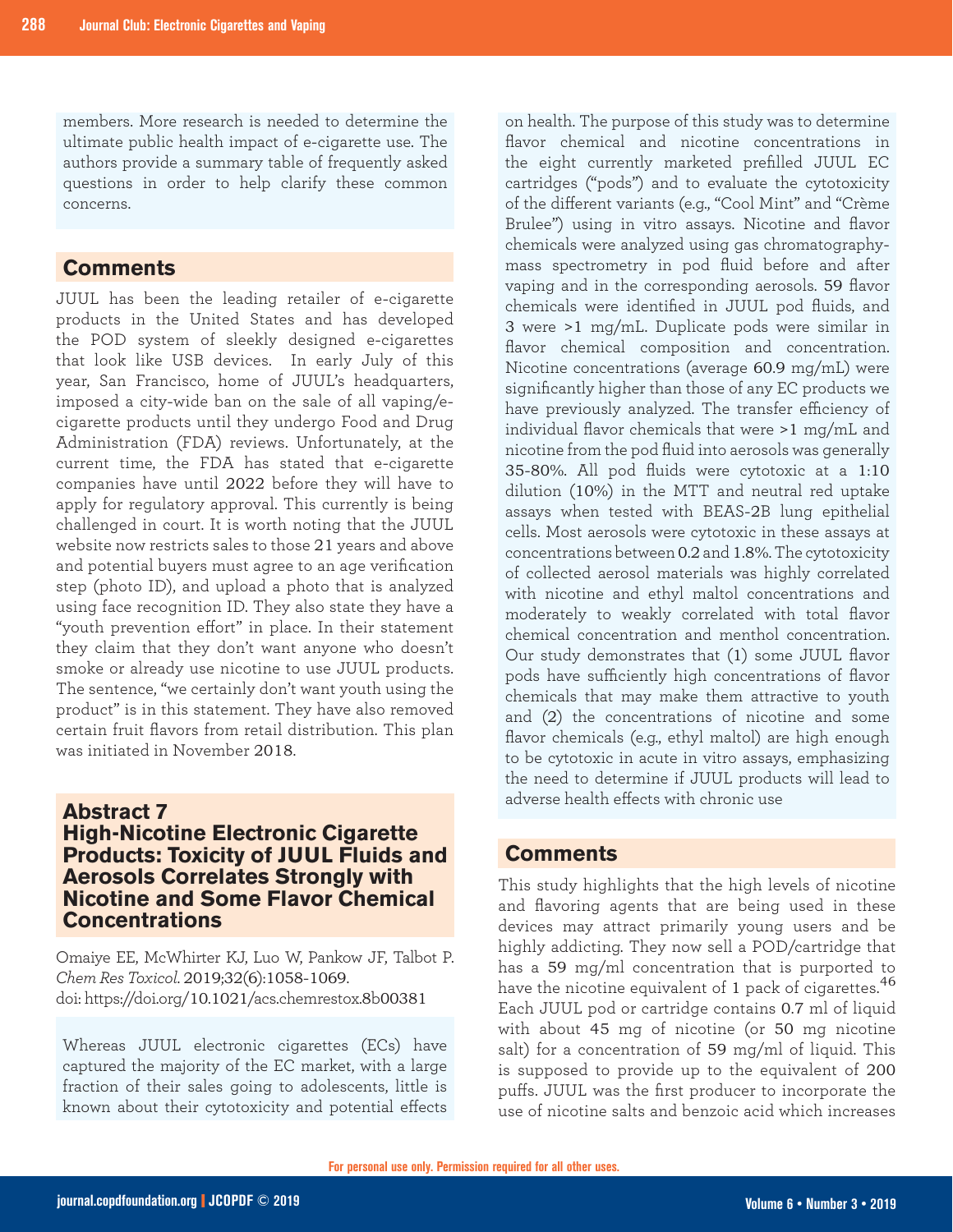the bioavailability of nicotine without causing the irritation to the back of the throat that a liquid form of nicotine would cause. It is important to note that even though each POD contains the equivalent of 1 pack of cigarettes the user is not obliged to use the contents of a POD all at one time. The user can stretch the use of a single POD out over time if so desired.

# **Bottom Line**

While it is true that, relatively speaking, e-cigarettes have fewer potential toxic compounds than regular tobacco cigarettes, there is mounting evidence that they are not benign and may indeed have health effects that are not inconsequential. In fact, some individuals with the greatest incentives to stop smoking, COPD and/or asthma patients, may be more susceptible to the potential harmful effects of e-cigarettes. Furthermore, e-cigarettes are no longer being marketed solely as part of a temporary smoking cessation strategy but rather as an alternative nicotine delivery device that may be intended for long-term consumption.

Particularly alarming is the evidence that substantial numbers of young people are trying e-cigarettes, and some are moving on to smoking tobacco cigarettes and other agents. Recently, various states and cities have already banned sales and imposed age restrictions, licensing requirements, taxation of e-cigarettes, indoor vaping bans, and banning of certain flavorings that may target youth until further research provides answers that will allow an informed and rational policy formulation and appropriate regulation. The ERS and the Forum of International Respiratory Societies have issued position statements on e- cigarettes stating that they cannot endorse these products as part of a public health "harm reduction" policy based on the evidence available at current time. They emphasize the critical need for more independent studies regarding the benefits and potential harms of e-cigarette use and a prudent restriction of the usage of these products at least until their safety and efficacy can be established. Hopefully other prominent respiratory societies globally will follow suit and render similar position statements.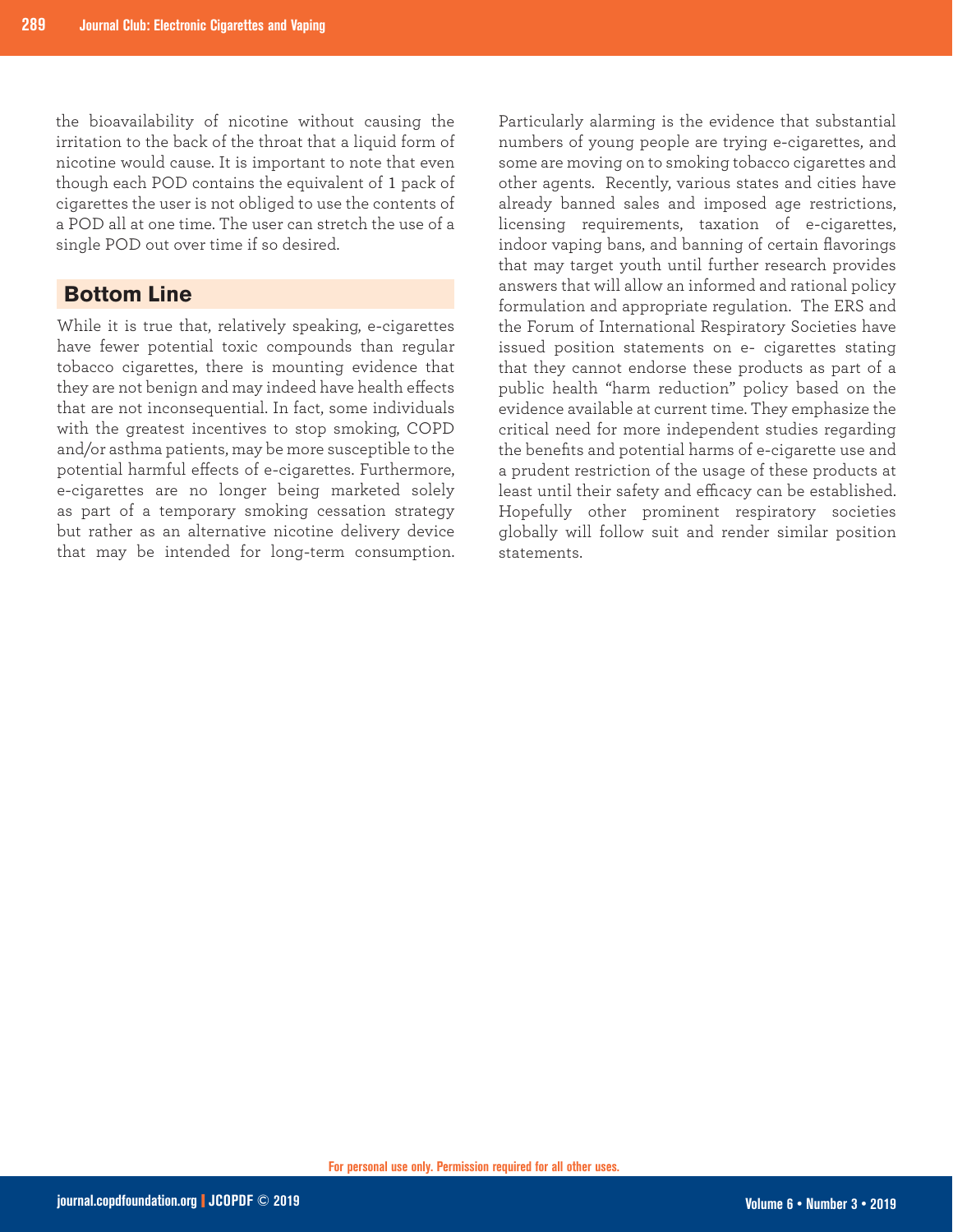### **References**

- Chun LF, Moazed F, Caffee CS, Matthay MA, Gotts JF. 1. Pulmonary toxicity of e-cigarettes. *Am J Physiol Lung Cell Mol Physiol*. 2017;313(2):193-206. doi: https://doi.org/10.1152/ajplung.00071.2017
- 2. Soneji SS, Knutzen KE, Villanti AC. Use of flavored e-cigarettes among adolescents, young adults, and older adults: findings from the population assessment for tobacco and health study. *Public Health Rep*. 2019;134(3):282-292. doi: https://doi.org/10.1177/0033354919830967
- Fadus MC, Smith TT, Squeglia LM. The rise of e-cigarettes, 3. pod mod devices, and JUUL among youth: factors influencing use, health implications, and downstream effects. *Drug Alcohol Depend*. 2019;201:85-93.

doi: https://doi.org/10.1016/j.drugalcdep.2019.04.011

- 4. Gottlieb MA. Regulation of e-cigarettes in the United States and its role in a youth epidemic. *Children (Basel)*. 2019;6(3):40. doi: https://doi.org/10.3390/children6030040
- 5. Hallingberg B, Maynard OE, Bauld L, et al. Have e-cigarettes renormalised or displaced youth smoking? Results of a segmented regression analysis of repeated cross-sectional survey data in England, Scotland and Wales. *Tob Control*. 2019; April 1 online first. doi: https://doi.org/10.1136/tobaccocontrol-2018-054584
- Jenssen BP, Boykan R. Electronic cigarettes and youth in the 6. United States: a call to action (at the local, national and logbal levels). *Children (Basel)*. 2019;6(2):30. doi: https://doi.org/10.3390/children6020030
- 7. Klein JD. E-cigarettes: a 1-way street to traditional smoking and nicotine addiction for youth. *Pediatrics*. 2018;141(1). doi: https://doi.org/10.1542/peds.2017-2850
- 8. Krishnan-Sarin S, Green BG, Kong G, et al. Studying the interactive effects of menthol and nicotine among youth: an examination using e-cigarettes. *Drug Alcohol Depend*. 2017;180:193-199. doi: https://doi.org/10.1016/j.drugalcdep.2017.07.044
- Darville A, Hahn EJ. E-cigarettes and atherosclerotic 9. cardiovascular disease: what clinicians and researchers need to
- know. *Curr Atheroscler Rep*. 2019;21(5):15. doi: https://doi.org/10.1007/s11883-019-0777-7
- 10. Skotsimara G, Antonopoulos AS, Oikonomou E, et al. Cardiovascular effects of electronic cigarettes: a systematic review and meta-analysis. *Eur J Prev Cardiol*. 2019; 26(11): 1219- 1228. doi: https://doi.org/10.1177/2047487319832975
- Wang JB, Olgin JE, Nah G, et al Cigarette and e-cigarette dual 11. use and risk of cardiopulmonary symptoms in the Health eHeart Study. *PLoS One*. 2018;13(7): e0198681. doi: https://doi.org/10.1371/journal.pone.0198681
- 12. Kesimer M. Another warning sign: high nicotine content in e-cigarettes disrupts mucociliary clearance, the essential defense mechanism of the lung. *Am J Respir Crit Care Med*. 2019; June 14 online first. doi: https://doi.org/10.1164/rccm.201905-1080ED
- 13. Bals R, Boyd J, Esposito S, et al. Electronic cigarettes: a task force report from the European Respiratory Society. *Eur Respir J.* 2019; 53(2):1801151. doi: https://doi.org/10.1183/13993003.01151-2018
- 14. Thirion-Romero I, Perez-Padilla R, Zabert G, Barrientos-Gutierrez. Respiratory impact of electronic cigarettes and "lowrisk" tobacco. *Rev Invest Clin*. 2019;71(1):17-27. doi: https://doi.org/10.24875/RIC.18002616
- 15. Stephens WE. Comparing the cancer potencies of emissions from vapourised nicotine products including e-cigarettes with those of tobacco smoke. *Tob Control*. 2017; 27:10-17. doi: https://doi.org/10.1136/tobaccocontrol-2017-053808
- 16. Haussmann HJ, Fariss MW. Comprehensive review of epidemiological and animal studies on the potential carcinogenic effects of nicotine per se. *Crit Rev Toxicol.* 2016; 46(8):701-734. doi: https://doi.org/10.1080/10408444.2016.1182116
- 17. Bozier J, Rutting S, Xenaki P, Peters M, Adcock I, Oliver BG. Heightened response to e-cigarettes in COPD. *ERJ Open Res*. 2019;5(1):00192-2018. doi: https://doi.org/10.1183/23120541.00192-2018
- 18. Higham A, Bostock D, Booth G, Dungra JV, Singh D. The effect of electronic cigarette and tobacco smoke exposure on COPD bronchial epithelial cell inflammatory responses. *Int J Chron Obstruct Pulmon Dis*. 2018;13: 989-1000. doi: https://doi.org/10.2147/COPD.S157728
- Ahmad S, Zafar I, Mariappan N, et al. Acute pulmonary effects of 19. aerosolized nicotine. *Am J Physiol Lung Cell Mol Physiol*. 2019; 316(1):L94-L104. doi: https://doi.org/10.1152/ajplung.00564.2017
- 20. Omaiye EE, McWhirter KJ, Luo W, Pankow JF, Talbot P. Highnicotine electronic cigarette products: toxicity of JUUL fluids and aerosols correlates strongly with nicotine and some flavor chemical concentrations. *Chem Res Toxicol.* 2019;32(6):1058- 1069. doi: https://doi.org/10.1021/acs.chemrestox.8b00381
- 21. Chapman S, Bareham D, Maziak W. The gateway effect of e-cigarettes: reflections on main criticisms. *Nicotine Tob Res*. 2019;21(5):695-698. doi: https://doi.org/10.1093/ntr/nty067
- 22. Bowler RP, Hansel NN, Jacobson S, et al. Electronic cigarette use in U.S. adults at risk for or with COPD: analysis from two observational cohorts. *J Gen Intern Med*. 2017;32(12):1315-1322. doi: https://doi.org/10.1007/s11606-017-4150-7

<sup>23.</sup> Pourchez J, Forest V. E-cigarettes: from nicotine to cannabinoids, the French situation. *Lancet Respir Med.* 2018;6(5): e16. doi: https://doi.org/10.1016/S2213-2600(18)30069-9